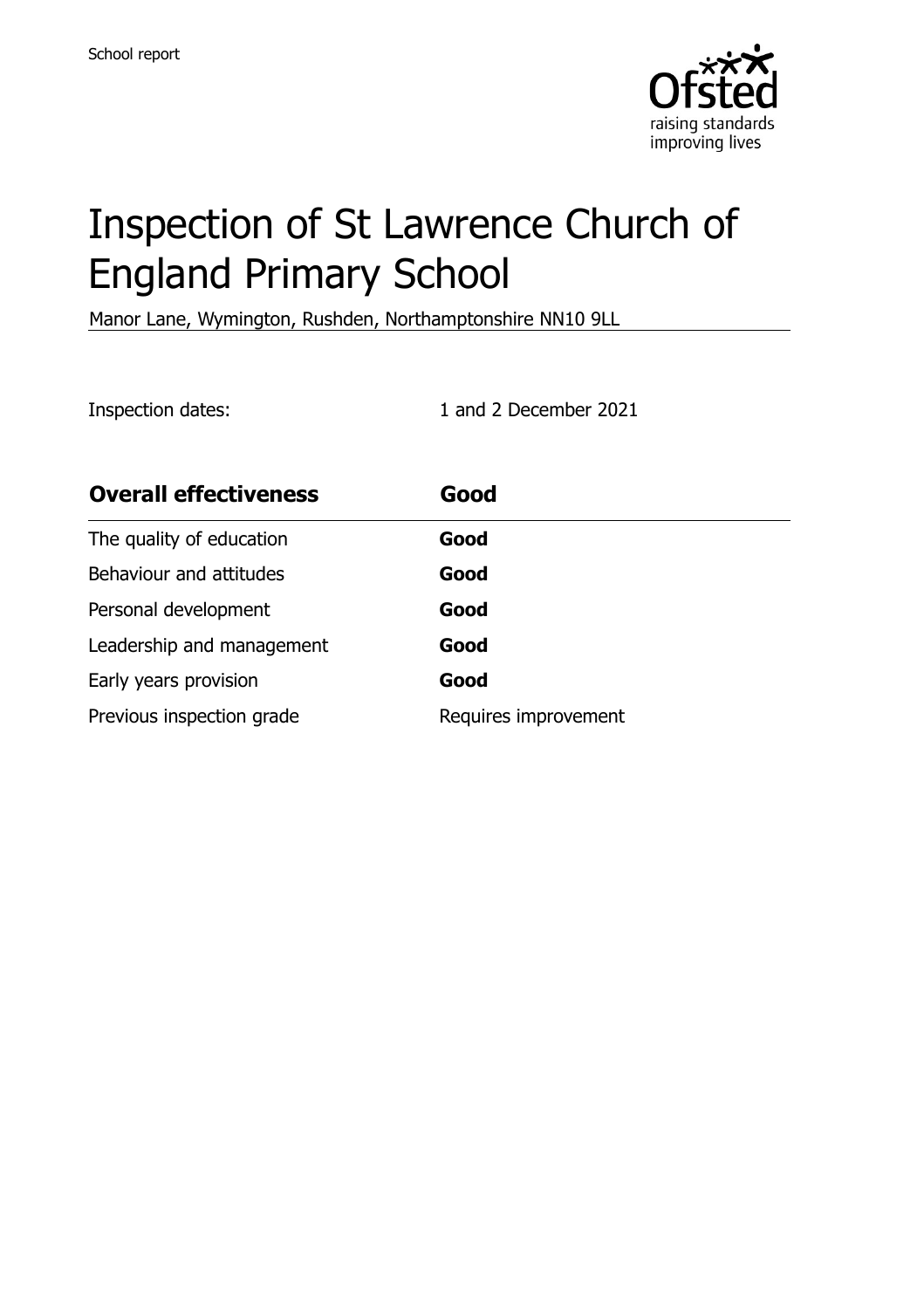

# **What is it like to attend this school?**

St Lawrence Primary School is a happy, friendly place. Pupils embody the school's vision of 'Let your light shine'. They say that they are proud of their school and that they feel safe.

Behaviour is calm. Pupils are considerate towards each other. Pupils behave well because they enjoy their learning. For example, they show excitement at science experiments or outdoor learning. Pupils say that bullying is rare and that if bullying does happen, their teachers deal with it quickly.

Pupils value the high expectations that staff have for them. Pupils know that teachers expect them to work hard. Because of this, they participate in lessons with confidence and enthusiasm.

Pupils enjoy a wide range of opportunities to develop personally. For example, they can access many clubs. Pupils relish competitive sporting matches against other schools.

### **What does the school do well and what does it need to do better?**

Leaders have developed a well-planned curriculum. In most subjects, they have identified the key skills, knowledge and outcomes expected for each year group. For example, in mathematics, the curriculum is sequenced to give pupils the reasoning skills they need for future learning. In some areas, such as art, and design and technology, plans are less developed. Leaders are addressing this.

Teachers help pupils to recap on their previous learning. This helps pupils to remember most of what they have learned. Leaders have ensured that many subject areas have considered approaches to checking what pupils have learned. However, assessment is not focused closely on what pupils know and remember. This limits how effectively teachers can use this information to support pupils further in some subjects. As a result, some pupils do not learn as well as they might.

Leaders prioritise reading effectively. They have put in place a well-sequenced programme that supports learning well. Children learn phonics as soon as they start in Reception Year. Pupils who need extra help to catch up receive it. Teachers share their enjoyment of books. As a result, most pupils develop a love of reading. For example, pupils enjoy the '50 books in a year challenge'.

Most staff teach reading effectively. A small number of staff are not fully confident in using the new phonics programme. Consequently, a few pupils do not learn to read well quite as quickly as they might.

In early years, children benefit from high expectations. Children settle quickly, are happy and enjoy sharing activities. Staff are trained effectively in supporting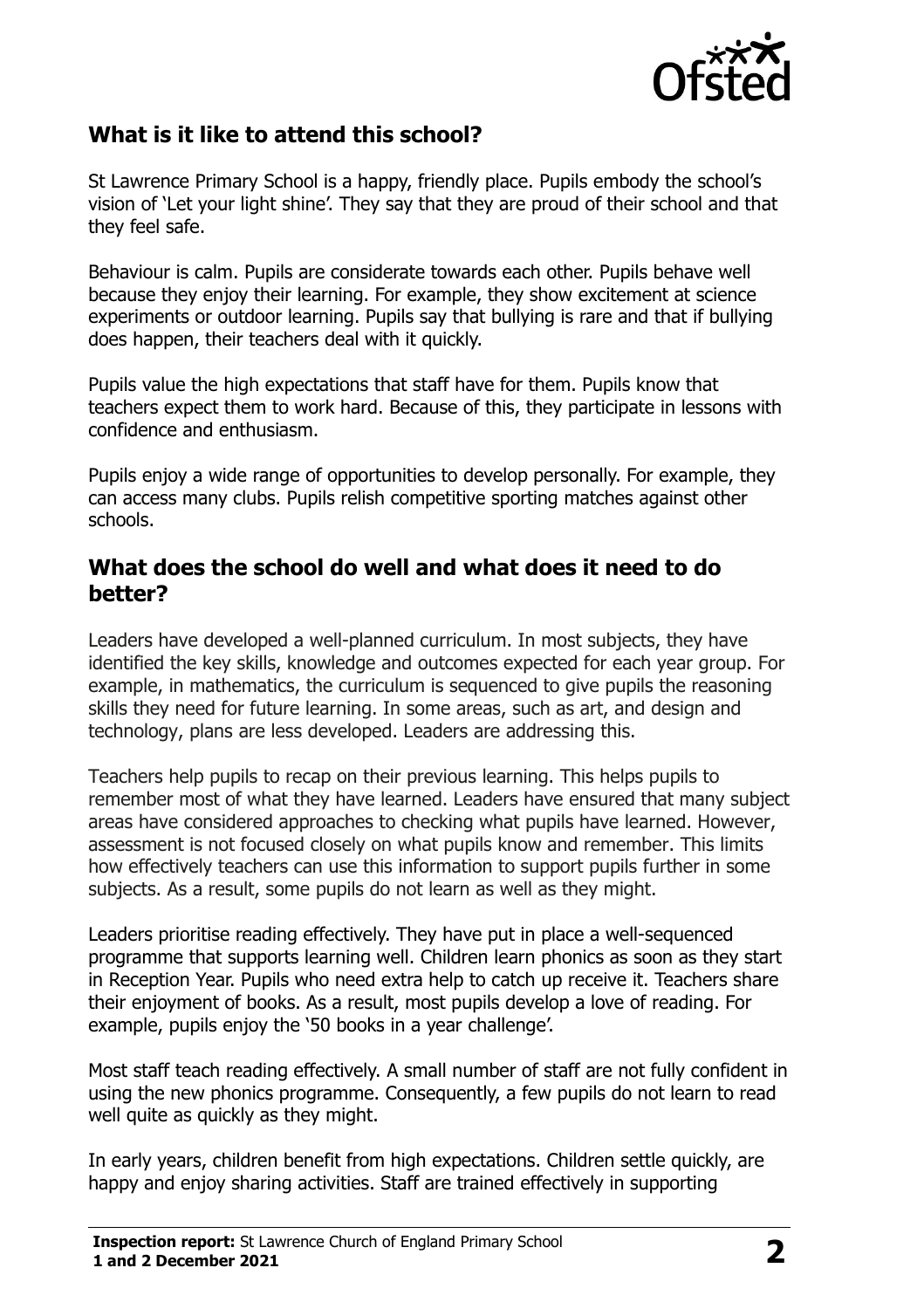

children. Leaders ensure that routines are followed. Children learn the knowledge they need to move on successfully to key stage 1.

Leaders ensure that pupils with special educational needs and/or disabilities (SEND) receive strong support. Teachers adapt the learning in class so that pupils with SEND can access the same curriculum as their peers. Skilled adults give these pupils extra help. Leaders work effectively with a range of specialist external advisers to support pupils with SEND. Consequently, these pupils learn what they need in order to be successful.

Leaders' work supports pupils' personal development well. The curriculum builds pupils' cultural understanding effectively, such as when they learn about current affairs. Through the curriculum, pupils also develop a strong understanding of difference. For example, they study and celebrate Diwali and the Chinese New Year. As a result, pupils talk confidently about respect, law and fairness.

Governors are ambitious for the continual improvement of the school. They provide valuable support and challenge to leaders. Governors monitor safeguarding effectively. They check on leaders' support for groups of pupils, such as those with SEND and those who are disadvantaged. Governors' checks lead to further actions for improvement.

Leaders ensure that all staff have a reasonable workload. This supports staff's wellbeing effectively.

# **Safeguarding**

The arrangements for safeguarding are effective.

Leaders have developed a strong culture of safeguarding. Staff are vigilant in looking for any signs of abuse. Leaders keep well-organised records and review these regularly. Leaders make prompt referrals to other agencies when they need to.

The curriculum teaches pupils to seek help if they have any worries. They learn how to keep themselves safe online and when in the community.

# **What does the school need to do to improve?**

#### **(Information for the school and appropriate authority)**

- There is a systematic approach to assessment in many subjects within the school. This does not focus sharply on checking closely what pupils know and remember. Leaders must provide clear guidance and support to teachers and subject leaders so that they make suitable use of what this assessment tells them.
- A small number of staff are not fully confident in using the school's new phonics programme. Because of this, some pupils learn to read less quickly than they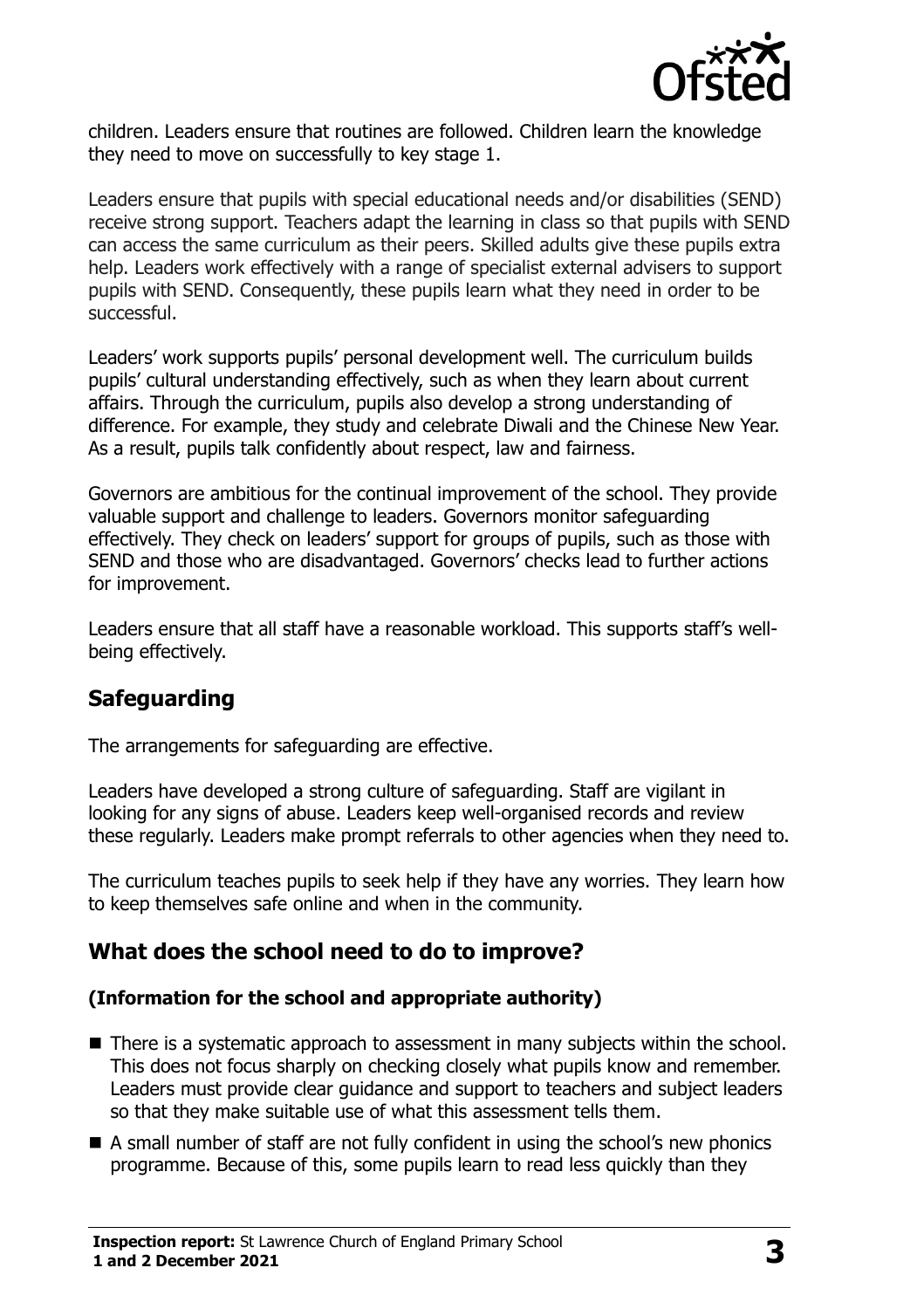

might. Leaders must train all relevant staff so that they all know equally well how to teach phonics.

## **How can I feed back my views?**

You can use [Ofsted Parent View](http://parentview.ofsted.gov.uk/) to give Ofsted your opinion on your child's school or to find out what other parents and carers think. We use information from Ofsted Parent View when deciding which schools to inspect, when to inspect them and as part of their inspection.

The Department for Education has further quidance on how to complain about a school.

If you are the school and you are not happy with the inspection or the report, you can [complain to Ofsted.](http://www.gov.uk/complain-ofsted-report)

# **Further information**

You can search for [published performance information](http://www.compare-school-performance.service.gov.uk/) about the school.

In the report, '[disadvantaged pupils](http://www.gov.uk/guidance/pupil-premium-information-for-schools-and-alternative-provision-settings)' refers to those pupils who attract government pupil premium funding: pupils claiming free school meals at any point in the last six years and pupils in care or who left care through adoption or another formal route.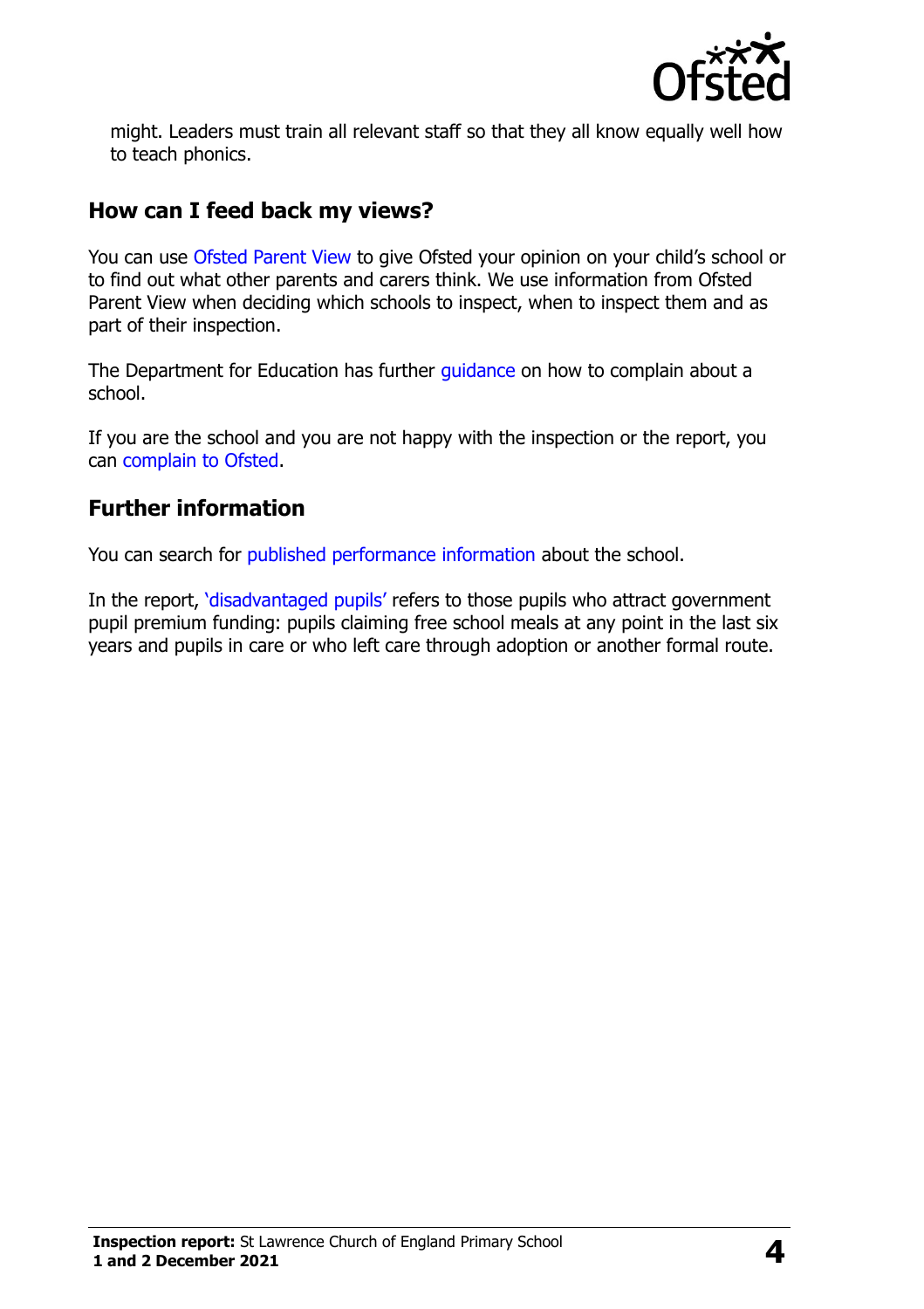

# **School details**

| Unique reference number             | 109628                                                                                                                                  |
|-------------------------------------|-----------------------------------------------------------------------------------------------------------------------------------------|
| <b>Local authority</b>              | <b>Bedford</b>                                                                                                                          |
| <b>Inspection number</b>            | 10200508                                                                                                                                |
| <b>Type of school</b>               | Primary                                                                                                                                 |
| <b>School category</b>              | Voluntary aided                                                                                                                         |
| Age range of pupils                 | 3 to 11                                                                                                                                 |
| <b>Gender of pupils</b>             | Mixed                                                                                                                                   |
| Number of pupils on the school roll | 165                                                                                                                                     |
| <b>Appropriate authority</b>        | The governing body                                                                                                                      |
| <b>Chair of governing body</b>      | <b>Pauline Cameron</b>                                                                                                                  |
| <b>Headteacher</b>                  | Sarah Bush                                                                                                                              |
| Website                             | www.st-lawrenceschool.co.uk                                                                                                             |
| Date of previous inspection         | 28 and 29 November 2017, under<br>section 8 of the Education Act 2005,<br>deemed section 5 of the same Act at the<br>time of inspection |

# **Information about this school**

- St Lawrence Church of England Primary School is federated with Christopher Reeves Voluntary Aided Church of England Primary School, Podington. The federation is known as Chellington Church of England Federation.
- The school last received a Statutory Inspection of Anglican and Methodist Schools in January 2020.
- St Lawrence Primary School is smaller than the average-sized primary school.
- The school has an on-site nursery for children from three years of age.
- Since the previous inspection, the school has appointed a new headteacher. She took up her post in September 2018. The majority of the members of the governing body are new.

# **Information about this inspection**

The inspectors carried out this inspection under section 5 of the Education Act 2005.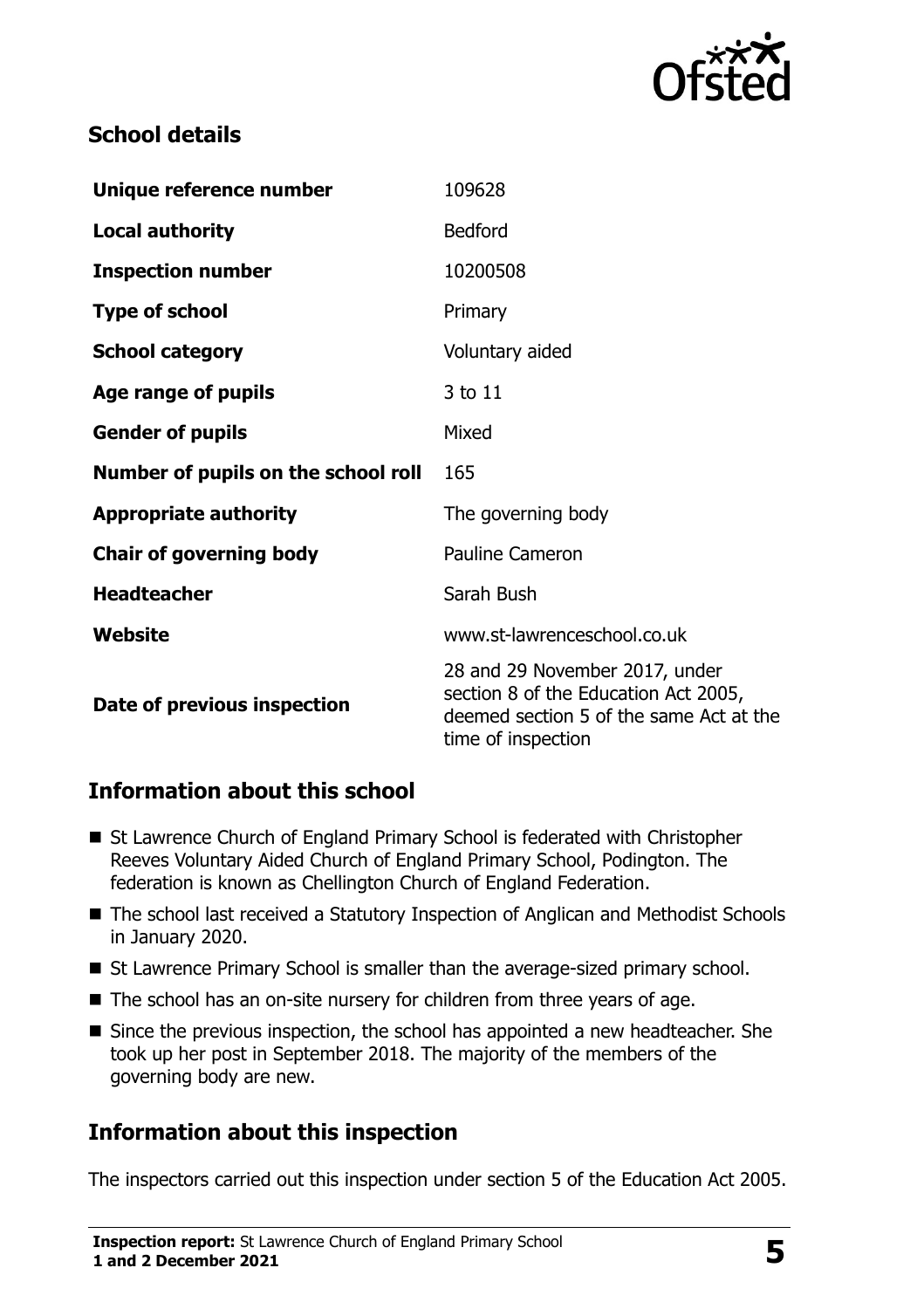

This was the first routine inspection the school had received since the COVID-19 pandemic began. Inspectors discussed the impact of the pandemic with leaders, and have taken that into account in their evaluation of the school.

- **Prior to the inspection, the lead inspector reviewed documents on the school's** website as well as published information about the school's performance and previous inspection reports.
- Inspectors met with the headteacher, senior leaders, members of staff and the school business manager. The lead inspector held a meeting with five governors, including the chair and vice-chair of the governing body, and met with the school improvement partner.
- Deep dives in reading, mathematics, science and art were carried out. These included discussions with subject leaders and teachers, visits to lessons and scrutiny of pupils' work.
- The inspectors also met with pupils to discuss their learning in these subjects and listened to pupils from Reception Year, Year 1 and Year 2 reading to a familiar adult.
- A range of documentation was scrutinised, including leaders' plans to improve the school, curriculum plans and school records relating to behaviour.
- Inspectors spoke to pupils at break- and lunchtime and during lessons.
- Inspectors visited all classes, including Nursery and Reception classes.
- The inspectors reviewed the 28 responses that were submitted by parents and carers to Ofsted's online questionnaire, Parent View, and also considered the 15 free-text responses from parents. The inspectors also considered 23 responses to the Ofsted staff survey and the 26 responses to the pupil questionnaire.

#### **Inspection team**

Duncan Ramsey, lead inspector **Ofsted Inspector** 

Jane Dooley **Districts Ofsted Inspector**